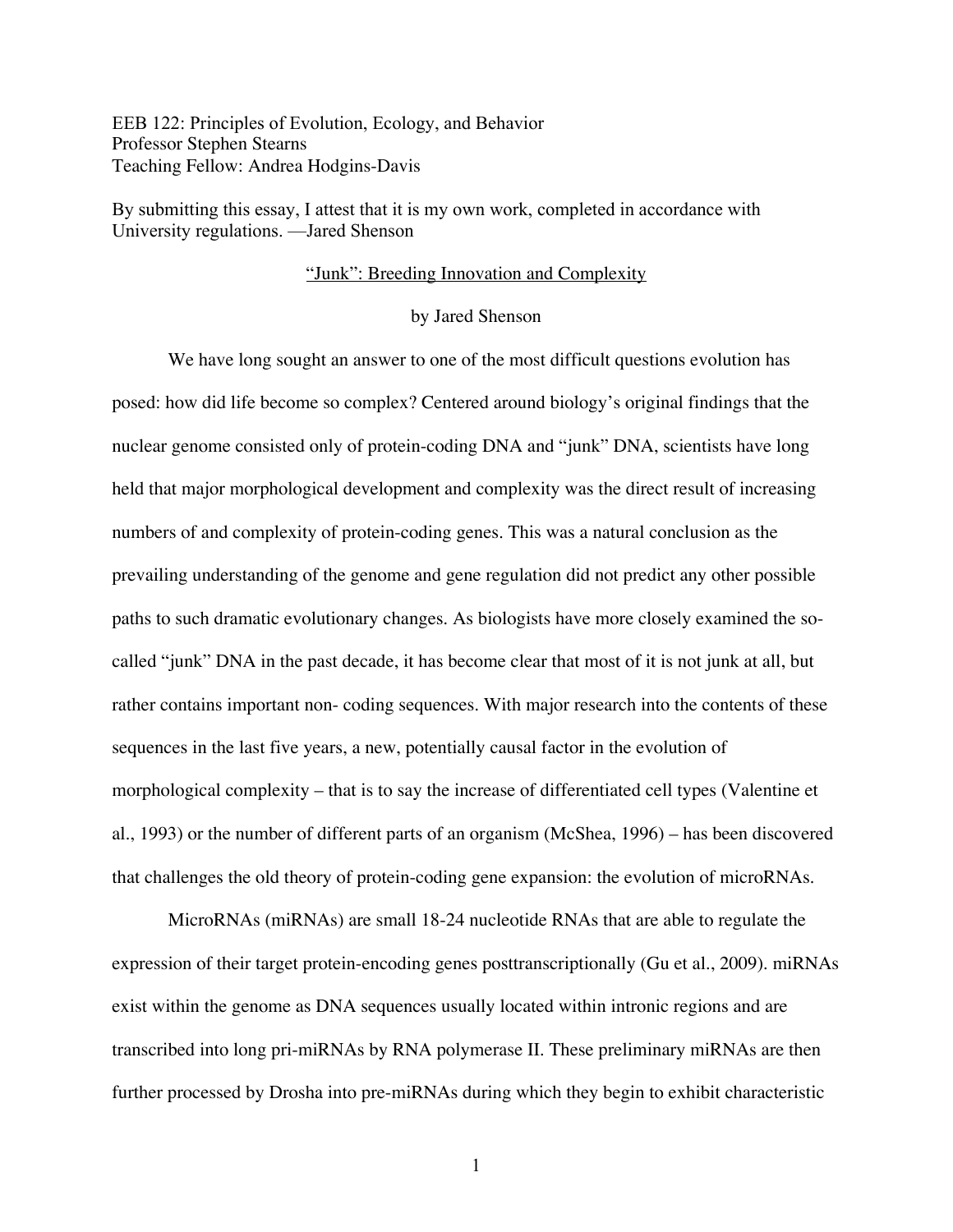hairpin structures. These precursor miRNAs are then processed once again by Dicer to form the mature form of the miRNAs. As of 2006, more than 3000 mature miRNAs had been identified across all species (Lee et al., 2007). Once the mature form of the miRNA has been derived, the miRNA can bind to a target messenger RNA (mRNA) transcript, which exhibits a seven nucleotide section of the 3' untranslated region (UTR) complementary to the miRNA. There currently are three competing models to explain how this binding prevents the mRNA from being further processed; however, this paper will not go into examining them. The three models are: RNAi-like degradation of the mRNA; preventing translation by disrupting elongation or 5' capping; and increased destabilization of the mRNA half-life (Lee et al., 2007). Along with the *cis*-regulatory elements, miRNAs represent a large percentage of the highly important gene regulatory network. It is this network that many scientists now argue is responsible for the majority of morphological complexity, and many point to miRNAs as the key player in the process of gene regulation.

If we proceed with these two assumptions  $- (1)$  that miRNA evolution is responsible for morphological complexity because (2) miRNAs are crucial components of gene regulation – then we are left with a similarly challenging question to tackle: what is responsible for the evolution of new miRNAs? By answering this question and thereby understanding the manner and timeframe in which novel miRNAs arise, we will be better equipped to understand the evolution of morphological complexity – what it entails for the organism and what drives it – both in the past and for the future. This paper seeks to consider these two questions and concludes that there exists a substantial amount of evidence to support the argument that miRNAs are responsible for driving increased morphological complexity and are themselves evolved by a combination of innovation by de novo and duplication processes.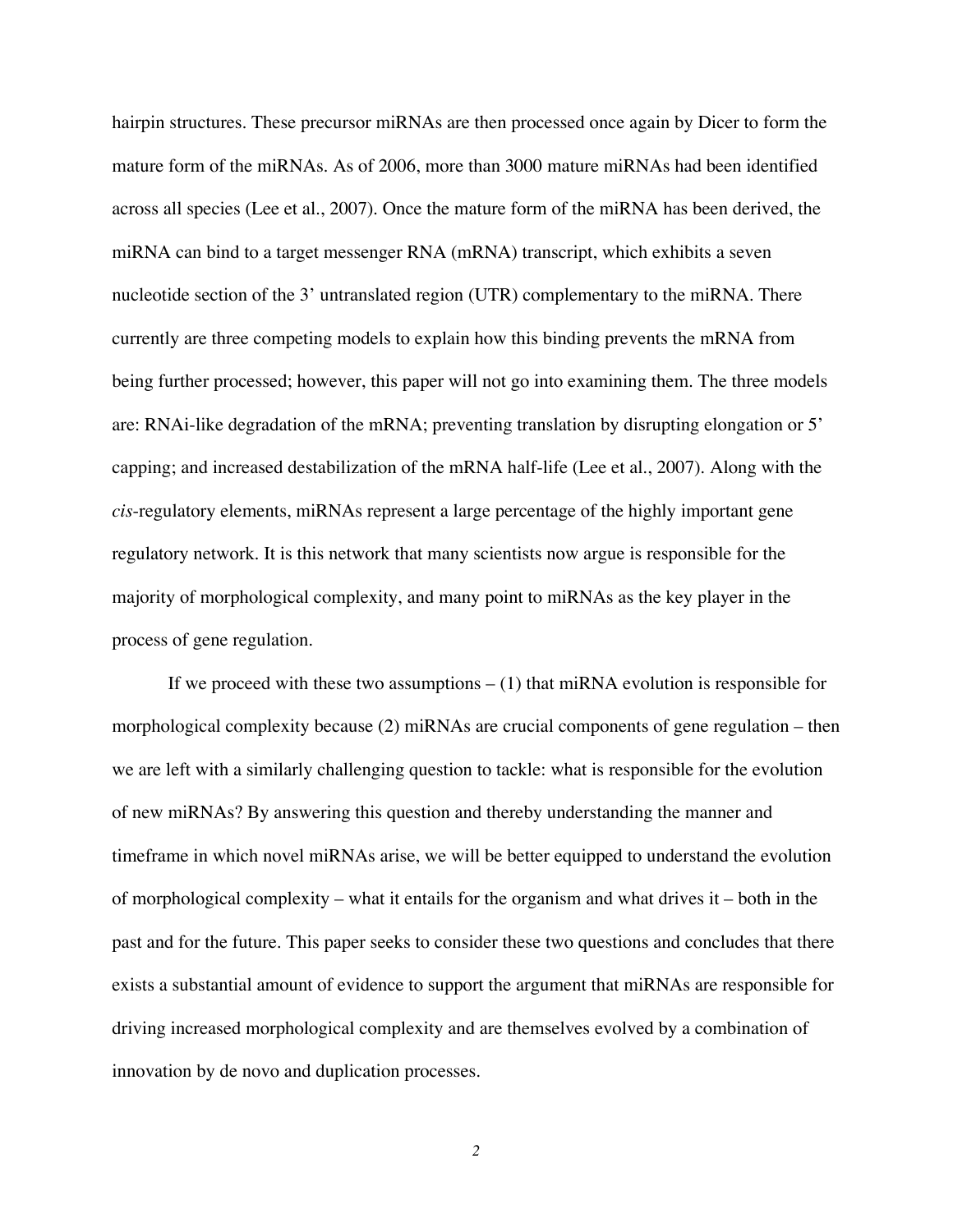### *The Evolution and Development of microRNAs*

Currently two outstanding views exist to explain the increase in the miRNA complement throughout evolutionary history: (1) the de novo model whereby new miRNAs are produced from random sequences (Heimberg et al., 2008; Wheeler et al., 2009), and (2) the duplication model in which existing miRNA gene families are expanded by local or genome-wide duplication events (Hertel et al., 2006; Sempere et al., 2006; Gu et al., 2009). While strong arguments exist for both models, evidence has suggested that the correct answer may be a combination of the two approaches.

Nearly 40 years ago, Japanese geneticist Susumu Ohno proposed the theory of a two-fold genome duplication to explain the evolutionary processes that had taken the earliest eukaryotes and transformed them into organisms of increasing morphological complexity (Ohno 1970). It has been argued that genome duplication would be a viable causal factor for evolutionary change because "it creates redundant copies of protein-encoding genes with impunity," allowing for the duplicated copies to accumulate potentially beneficial mutations while the original copies continue to produce the expected protein products (Hunter 2008). This process then leads to new genes that can in turn enable increased organism complexity.

Studies of the human genome subsequent to the first complete sequencing of the genome have shown that at least one complete genome duplication event occurred, while the second event may or may not have. McLysaght et al. (2002) argue that at least one genome duplication event must have taken place to explain the extensive evidence of genomic duplication they found among early chordate evolution. Additionally, research by Gu et al. (2002) reveals that smallscale local duplications are occurring constantly within the genome. They postulate that given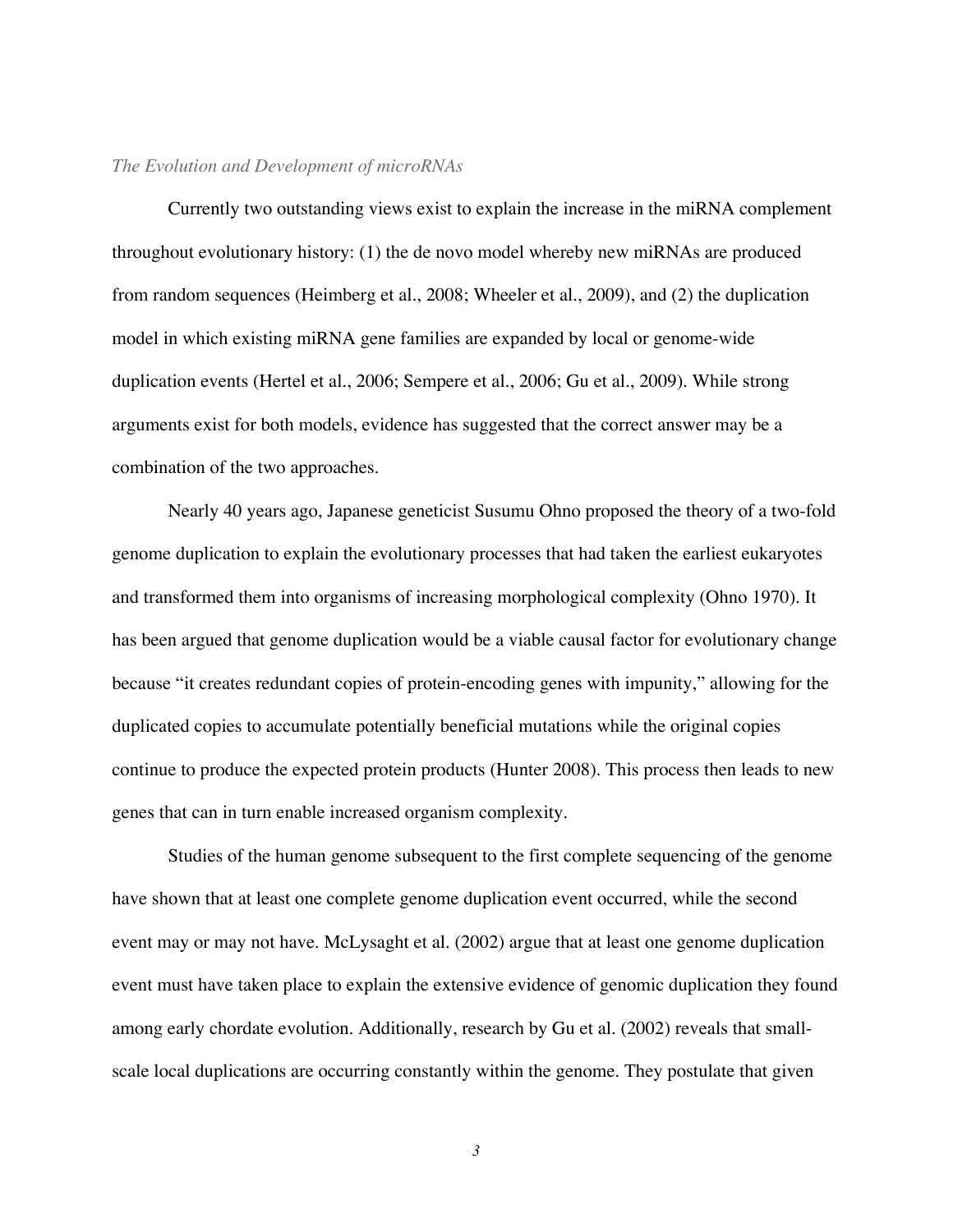the age distribution of those human gene families studied, a two-round genome duplication model cannot explain the observed data; rather they suggest that the data supports a hypothesis of one complete genome duplication event followed by continued local duplication. These results, however, do not conclusively prove that local or genome-wide duplication events will cause an increase in morphological complexity (Spring, 2002). However, many still attributed the duplication model to increased complexity, causing some scientists to more recently call for more rigorous experimentation and proof, beyond mere coincidence, that genome duplication can actually explain morphological complexity (Heimberg et al., 2008).

The first to propose that the theory of genome duplication additionally holds in the case of miRNA evolution and provide substantiated evidence to support the theory was Hertel et al. (2006). Hertel and colleagues performed BLAST searches of the MicroRNA Registry looking for matches in sequences to four available metazoan genomes (*Homo sapiens, Mus musculus, Drosophila melanogaster, Caenorhabditis elegans*). A BLAST (Basic Local Alignment Search Tool) search is a programming algorithm implemented within sequence databases to allow for the comparison of a queried nucleotide string to the known sequences in the database, and, subsequently, the identification of exact or near matches between the queried string and the known sequences, defined to a certain threshold. The results gathered by Hertel et al. were then placed in context with the gene and species phylogenies to identify the relationships between the evolution of species and miRNAs. The team's searches and subsequent analysis revealed the innovation of miRNAs across three specific episodes of time that also corresponded to major developmental innovations. First, a group of 20 miRNAs was discovered that can be found in both protostomes and deuterostomes – the two taxa that make up the Bilateria: those organisms with bilateral symmetry and three germ layers. Second, 56 new miRNAs were found at the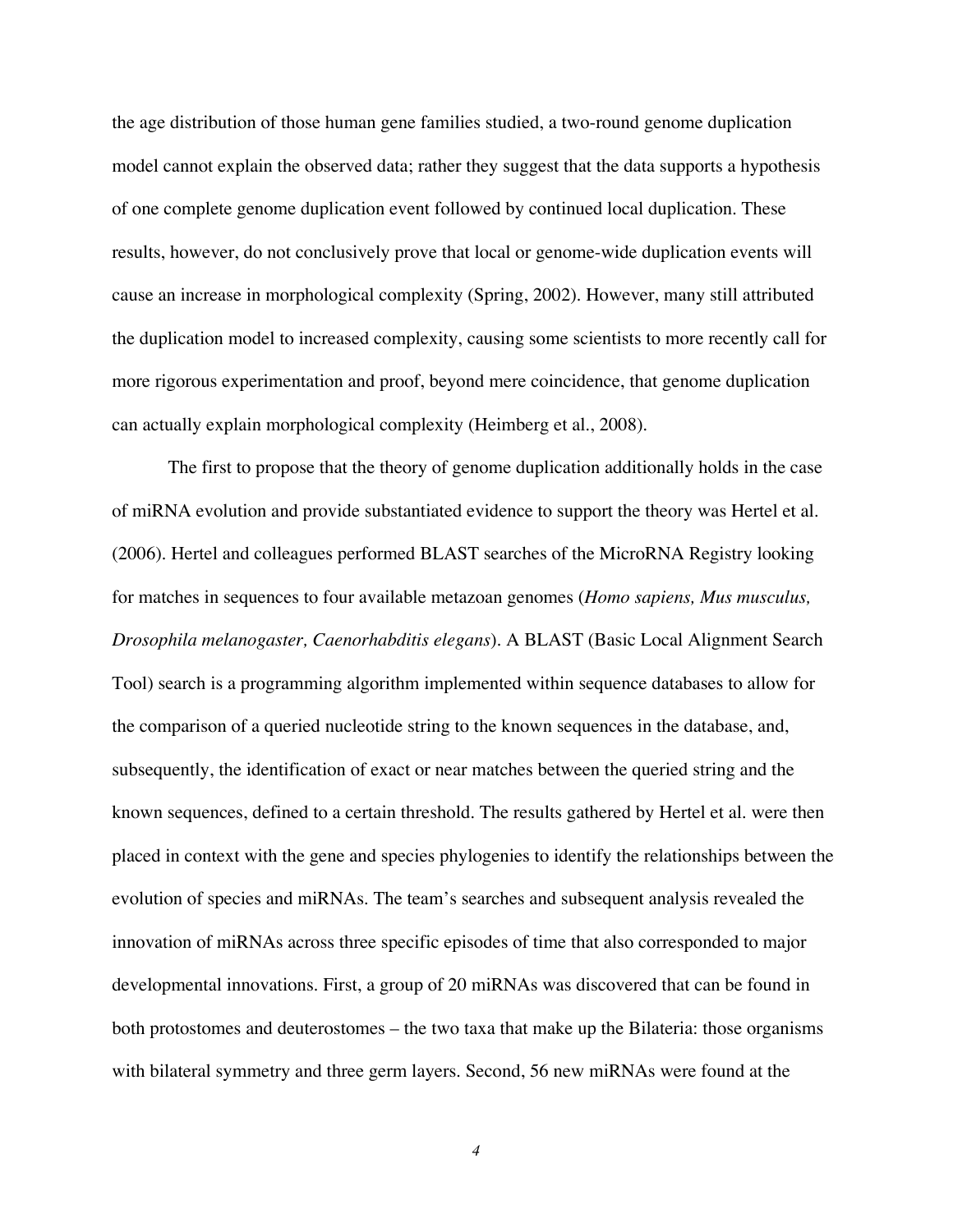branch of the phylogenetic tree leading to vertebrates (members of the phylum Chordata, a descendent of the deuterostomes). And third, a smaller group of miRNAs were found to correlate with the development of eutherian mammals (the branch of placental mammals opposing the marsupials of the metatheria) (Hertel et al., 2006). In addition to these findings of novel sequences, Hertel et al. found many paralogous miRNA sequences across species throughout the metazoa. They classified these paralogs – homologous sequences that were separated by a genome duplication event – into two types of duplication events: local (tandem) duplications and non-local duplications. Among the non-local duplications, they found that nearly all of the identified sequences can be traced back to only two points in the metazoan (all multicellular animals) phylogeny. Given this strong evidence for miRNA radiation from the teleost (bony fishes) ancestor and later the vertebrate ancestor, Hertel and colleagues concluded that miRNAs evolved in a manner consistent with the 2R model of genome-wide duplications proposed by Ohno. Additionally, they argued that not all miRNA innovation is derived from genome-wide duplication events (GDE) but rather that miRNA innovation is an ongoing process resulting from local duplications and occasional de novo gene appearance.

The work of Hertel et al., although leaning heavily towards the view that duplication events are responsible for miRNA evolution, makes an interesting case for both sides of the argument. They acknowledge that some de novo innovation clearly occurred – citing some 200 miRNA genes found in vertebrates but not in bilaterians – but do not make a claim as to how important this novel development of miRNAs was. This makes it difficult to assess to what degree duplication and de novo innovation each play in the evolution of miRNAs in the metazoa. Additionally, their results are based on a relatively small dataset of only four species' genomes which weakens the authors' conclusions (Heimberg et al., 2008).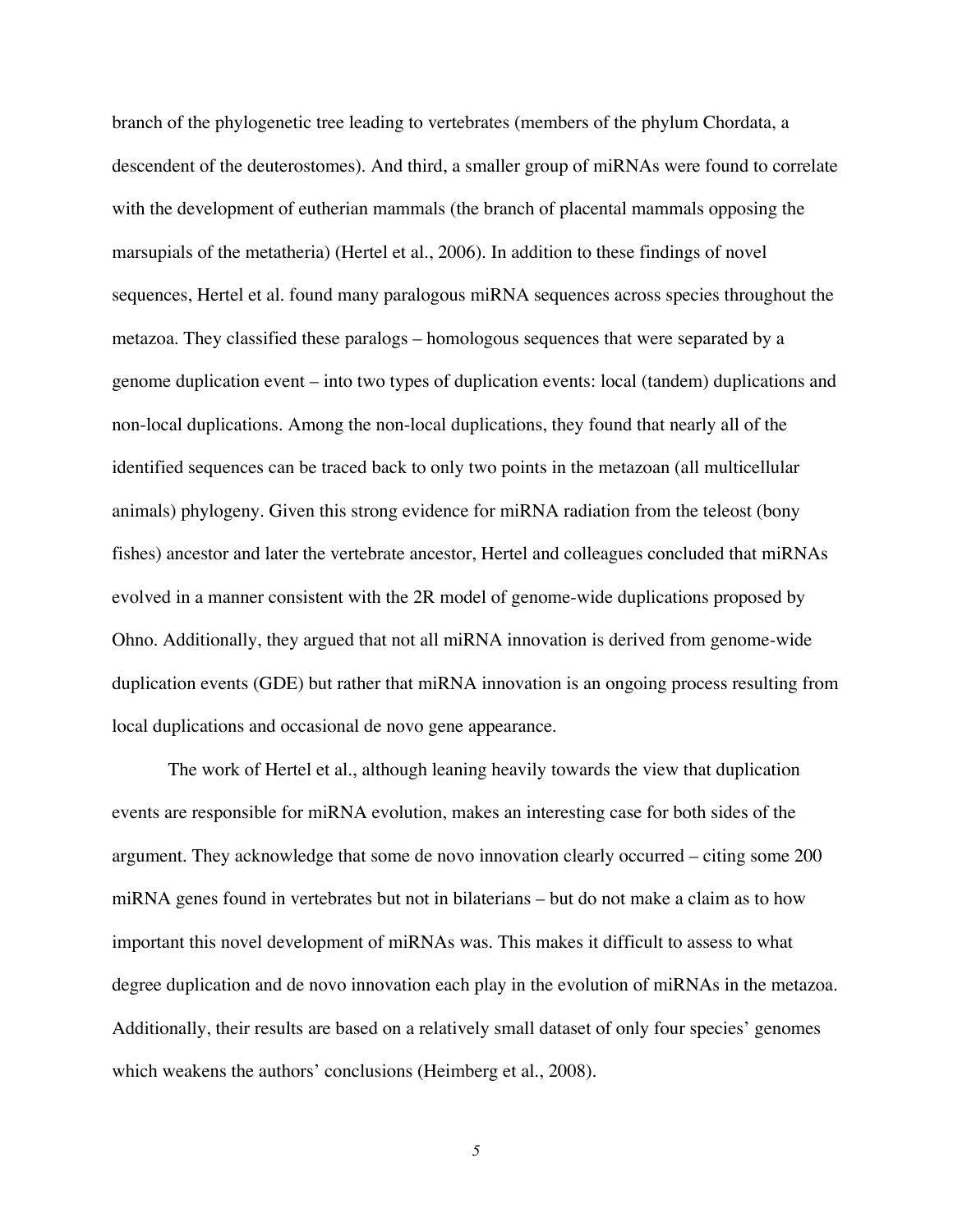Interestingly, a similar dual-explanation theory was proposed two years prior when Tanzer and Stadler (2004) examined the history of the mir17 miRNA cluster. They concluded that the paralogs of the cluster's miRNA genes could likely be explained by an initial phase of local (tandem) duplications, followed by duplications of the entire cluster, and then loss of individual miRNAs from the copied clusters. However, they acknowledged that, at least in the case of the *mir-92* transcript – one of the miRNAs in the cluster – some of the observed variation could have been due to the de novo creation of a second hairpin structure and therefore not the result of gene duplication. While their study was of a very small representation of the entire miRNA complement, their conclusions were mostly in agreement with those of Hertel et al. in that genome duplication events were largely responsible for the expansion of the miRNA repertoire, but that some de novo innovation likely occurred as well.

With the basic phylogenetic analysis of miRNA evolution with the work of Hertel et al. (2006) as a starting point, Sempere et al. (2006) performed their own phylogenetic analysis of miRNAs through original total RNA analysis as well as BLAST searches in the microRNA Registry. By expanding their dataset, especially with the use of direct analysis of total RNA preparations from many more organisms than were available in the microRNA Registry to Hertel et al., Sempere et al.'s work represents a greater study of the phylogenetic distribution of miRNAs throughout evolutionary history. The conclusions concerning the distribution patterns of miRNA drawn by Sempere et al. based on the results of their two methods of inquiry are in line with those of Hertel et al., demonstrating that a large number of miRNA genes are shared across early eutherian ancestors with new groups of miRNA genes evolving with each new branch on the phylogenetic tree. From this data, Sempere et al. make a few important conclusions that have ramifications for the future study of miRNA evolution: once formed, a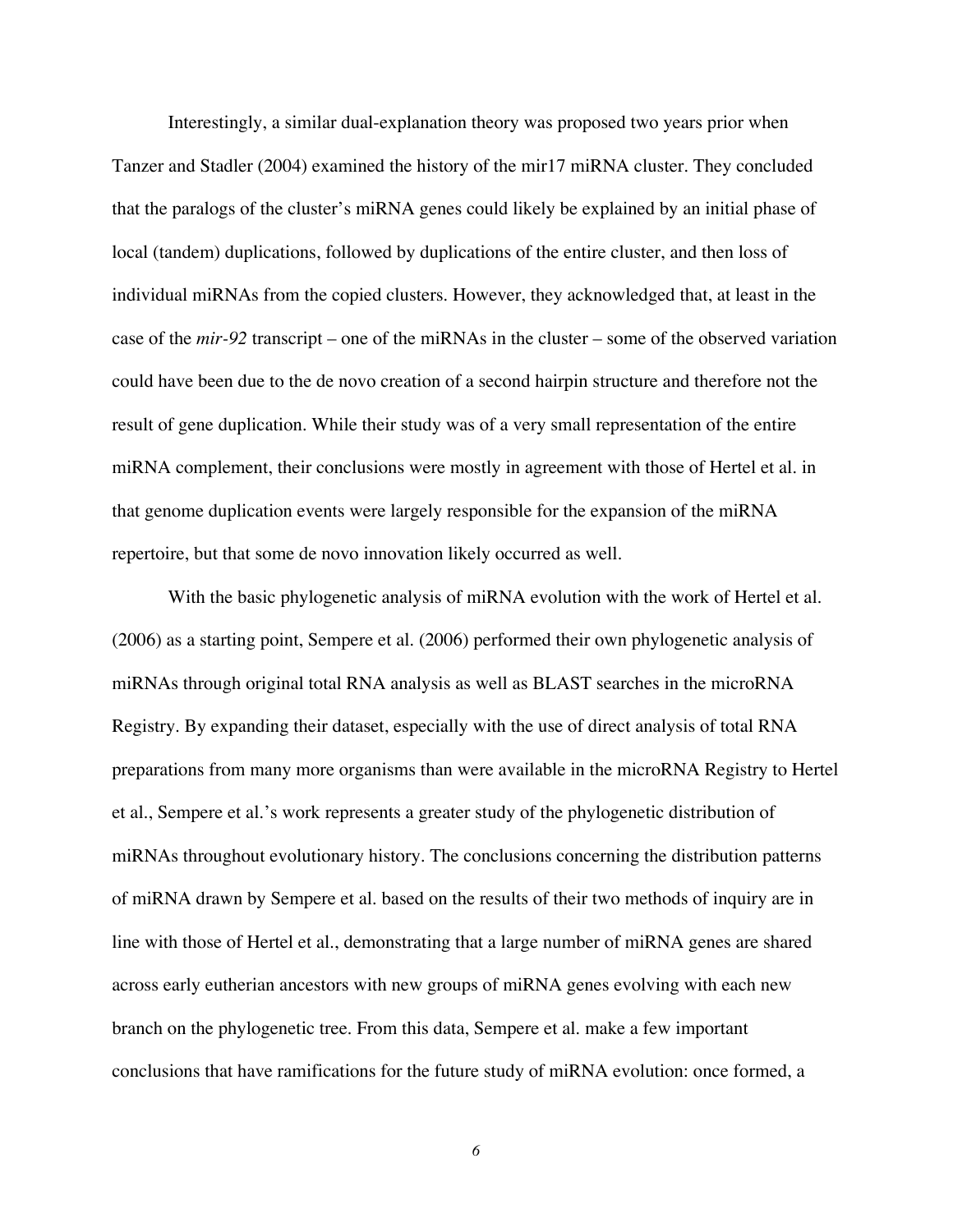miRNA gene typically experiences little if any change to its primary sequence and also remains within the genome throughout long stretches of evolutionary time as a result of intense negative selection against mutations. Given that fixation typically occurs and thus the rate of mutation is very low, the continued expansion of the miRNA repertoire observed by Sempere et al. after the initial intense miRNA radiation suggests that novel miRNA acquisition is continuous. This conclusion further adds to the argument made by Hertel et al. concerning the same subject. However, Sempere et al. do not conclude whether this continual acquisition is the result of de novo innovation or duplication events.

The three properties of miRNA described by Sempere et al. are very important in that they enable evolutionary biologists to accomplish two tasks: phylogeny construction and miRNA complement determination. Many methods have been employed over the years to construct phylogenetic trees, including phenotypic profiling and study of mitochondrial DNA. With the evidence that miRNA acquisition is closely correlated with taxonomic development, evolutionary biologists have a new method by which to construct a phylogenetic tree (Lee et al., 2007). Additionally, some scientists have proposed a biological clock based on miRNA acquisition, which can then be used to approximately date the divergence of different branches of the phylogenetic tree derived from other sources such as mtDNA or fossils (Gu et al., 2009). This knowledge becomes particularly salient in attempting to unravel the phylogenetic history of the relationship between sponges, cnidarians and triploblasts, as well as the placement of acoelomates in relation to platyhelminthes (Wheeler et al., 2009). Concerning the latter task of miRNA complement determination, once an accurate phylogenetic tree has been constructed, scientists can look for expected miRNA presence in specific species and, more importantly,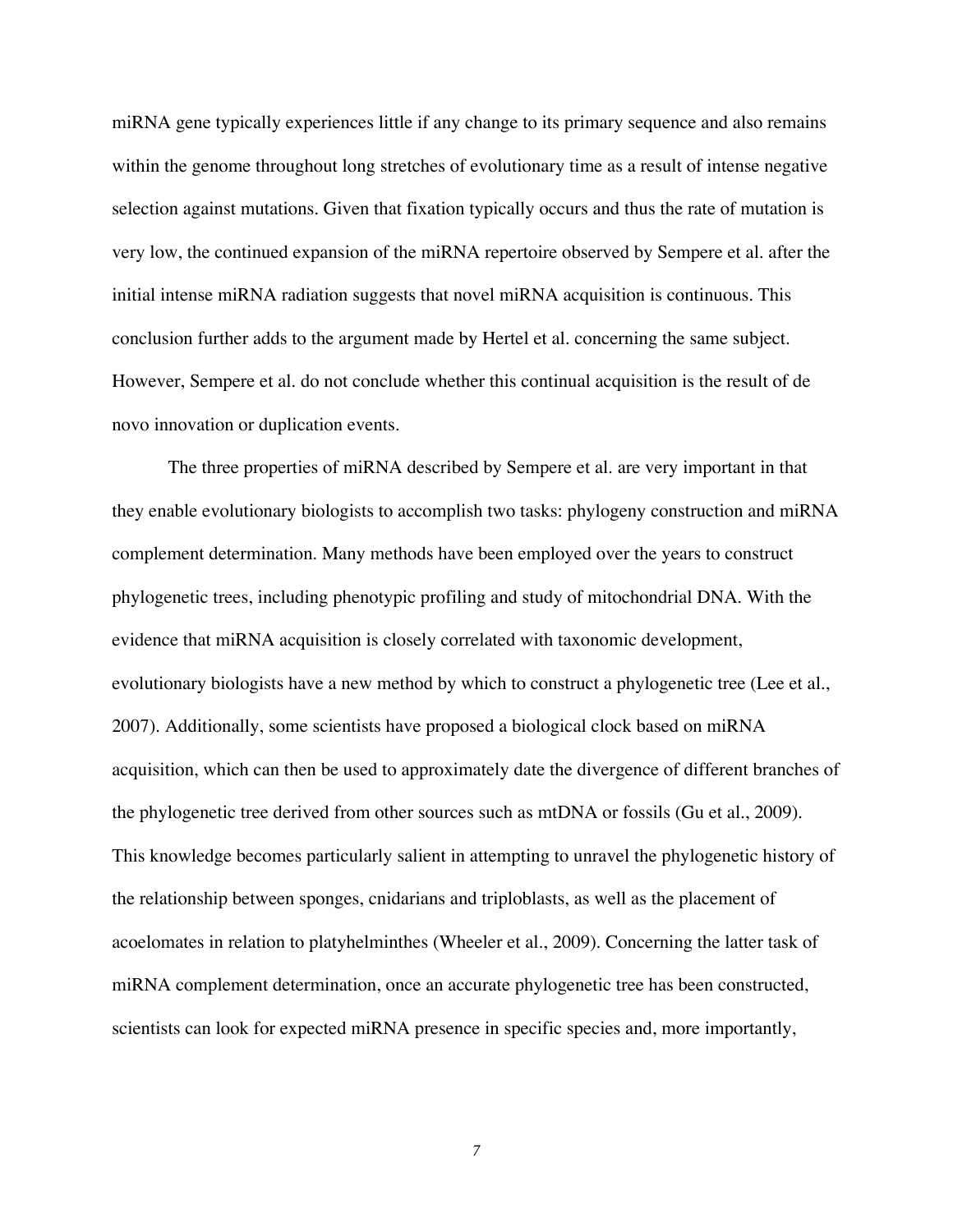construct the miRNA complement of the last common ancestor of a certain clade, including the vertebrates (Heimberg et al., 2008).

Additional evidence and strong support for the theory of genome duplication events comes from the work of Gu et al. (2009). In work in 2007, Huang and Gu laid the foundation, developing a novel computational method for classifying miRNA families by locating homologous miRNA called the Phylogeny-Bootstrap-Cluster pipeline, which they claim "considerably improves the reliability of miRNA classification" (Gu et al., 2009). In the paper outlining the formation of this method, Huang and Gu (2007) argued for the existence of both local and genome-wide duplication events to explain the development of the specific miRNA families. The evidence for this claim, however, was largely left out as it was not the goal of their paper to discuss this theory. In the work published by Gu et al. in 2009, the team first employed the Phylogeny-Bootstrap-Cluster technique to analyze miRNA families followed by the nearestneighbor clock technique (Gu et al., 2002) to perform molecular dating of the suspected miRNA duplication events.

Gu and his colleagues analyzed the genomes of six species – human, mouse, chicken, zebrafish, fruit fly, and worm – and created a map of all miRNA families found within these species. Using the well-known and widely-accepted neighbor-joining method with the simple Jukes-Cantor distance model (the best phylogeny model based on miRNAs according to Nei and Kumar, 2000), they created an inferred phylogenetic tree for the miRNA families observed and used their bootstrapping method to evaluate the statistical reliability of the constructed tree. As the large majority of the reliability values were above 80%, Gu et al. felt fairly confident with their inferred tree. With this tree, the duplicated miRNAs were located and the age of the duplication event that created the copies estimated by the nearest-neighbor clock method. In this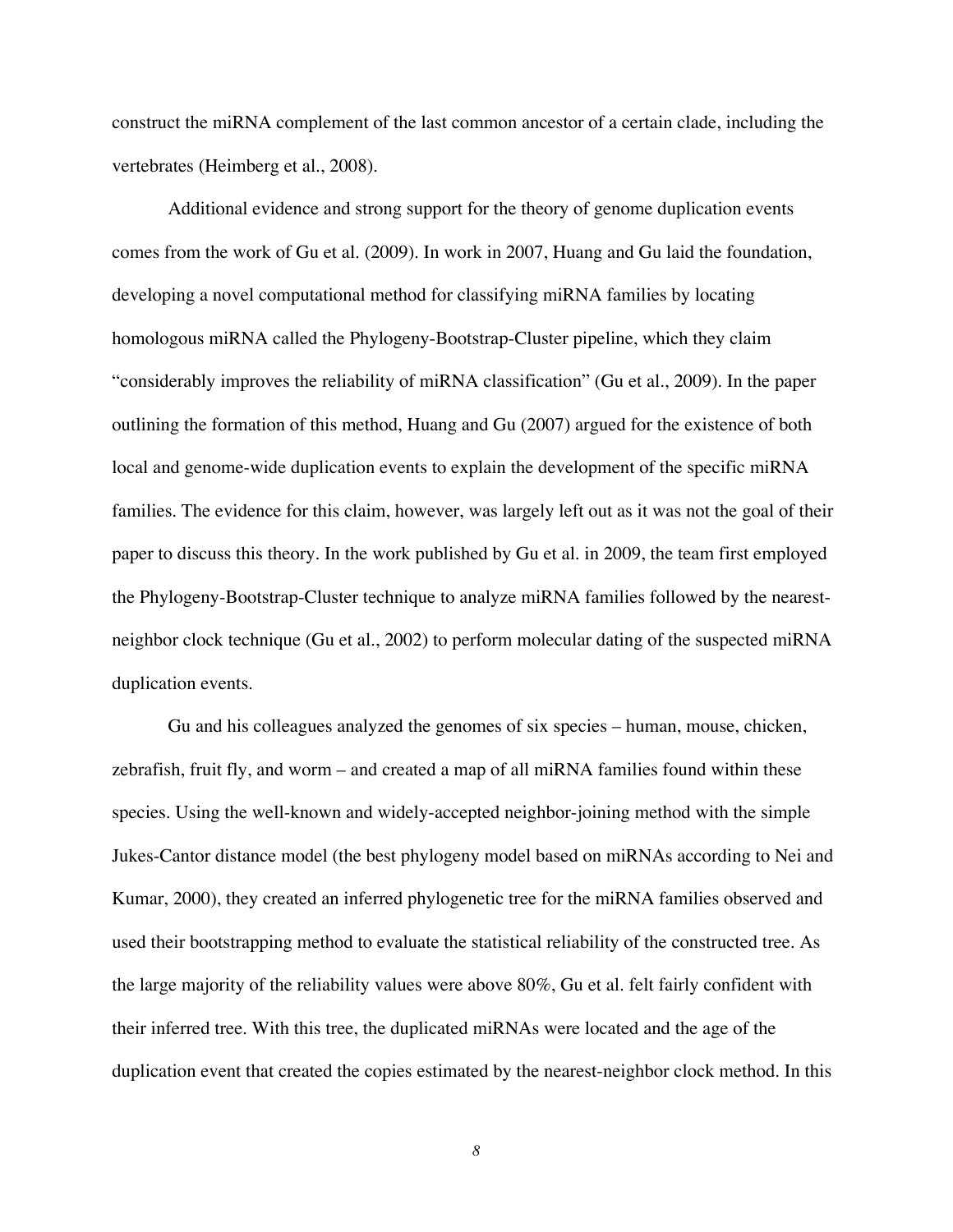method, the branch lengths of the tree are calibrated based on the nearest established split-times of major species splits, including primate-rodent, mammal-bird, tetrapod-teleost, and vertebrate-*Drosophila*. A simple formula is then used to calculate the offset of the duplication event from the nearest split-time based on the ratio of branch lengths. This method is considerably more accurate than using a global molecular clock as the basis for the calculation (Gu et al., 2009). However, the analysis performed by Gu and his colleagues relies on an assumption about miRNAs that not all researchers agree upon: that miRNAs have undergone rapid gain and loss throughout evolution and it is not uncommon for an miRNA gene to be lost (argued against by Hertel et al., 2006; Sempere et al., 2006; Heimberg et al., 2008). It is unclear at this time which theory is correct.

The conclusions drawn by Gu et al. from their dating analysis reveal an interesting connection: the age distribution of the miRNA duplication events seems to align very nearly with the distribution of protein-encoding gene duplication events throughout evolutionary history. The one major exception noted by Gu and his colleagues was that following the mammalian radiation approximately 100 million years ago (mya), there was a large increase in protein-encoding genes but no similar expansion of miRNA genes. They attribute this to the large proportion of local or tandem duplications that occurred during the mammalian radiation, arguing that these kinds of duplications are much more common among protein-encoding genes than miRNA. Instead they suggest that the new miRNAs present in this most recent time period are the result of de novo innovation. The notion that miRNAs are not likely to undergo local duplication was not supported by earlier work by Hertel et al. (2006) who suggested that local duplication events are very common and explain much of the continued miRNA expansion. Additionally, it is important to consider that the age distributions determined by Gu et al. must be interpreted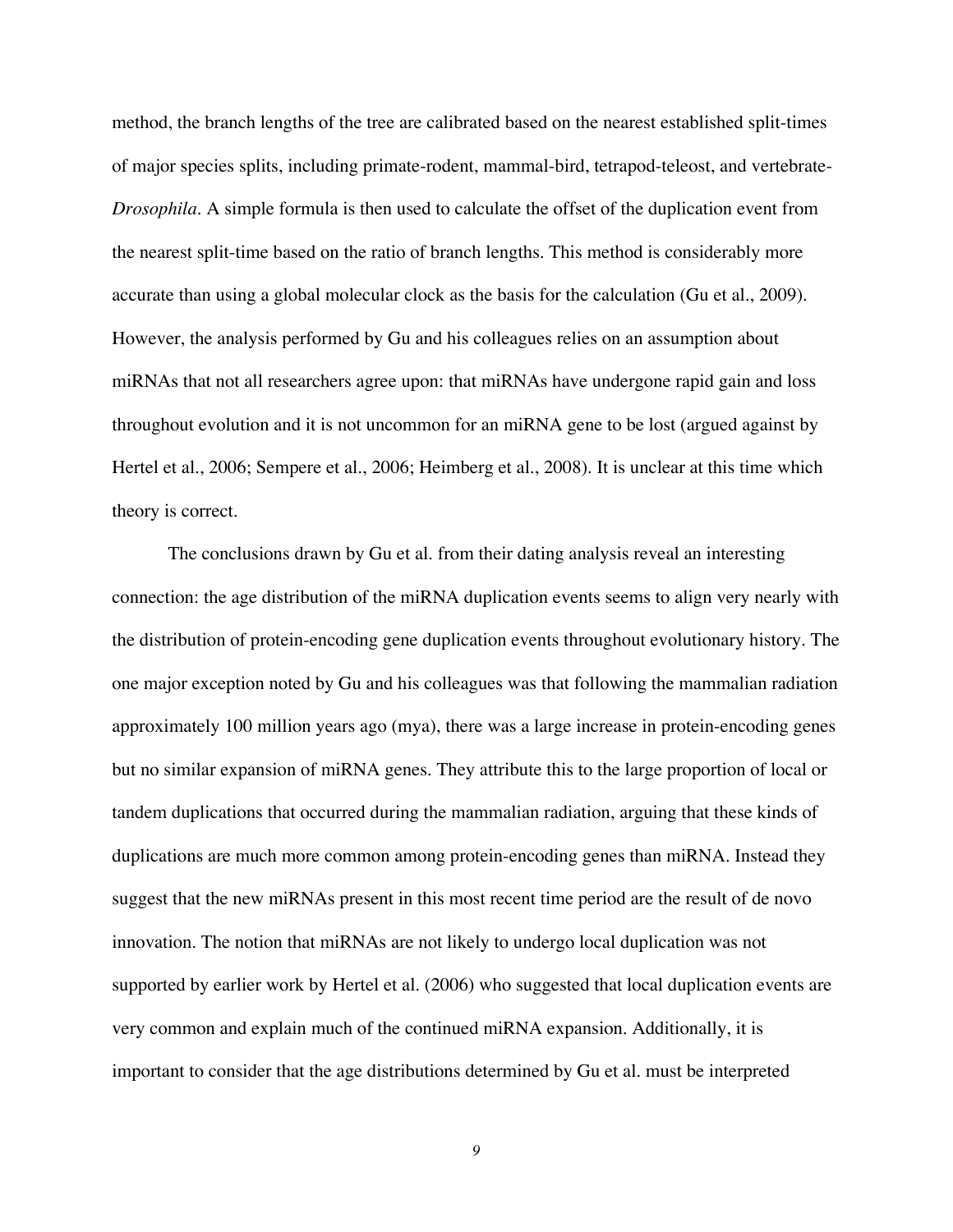within context and that they may not accurately follow the fossil record. Gu et al. claim in the paper that they have addressed this concern and validated that this is a non-issue, but the data shown to prove this are not clearly explained. That said the ultimate conclusion reached by their analysis supports the hypothesis that genome duplication events during the early stages of vertebrate development are particularly important in the evolution of miRNAs.

One more minor but additionally relevant theory to explain some of the genome duplication that appears to be present among miRNA paralogs was proposed by Prochnik et al. (2007). In their work where they performed BLAST searches for known miRNA sequences from *Homo sapiens*, *C. elegans*, and *Drosophila melanogaster* in the genomes of a number of organisms, they discovered a number of miRNA genes that were clustered together. They proposed that due to the close proximity of these genes, they may have evolved from a duplication event. They further added, however, that this duplication may not be for the purposes of increasing diversity (although they acknowledge it could be), but rather for the simple purpose of increasing the level of expressed miRNA product in the cell.

The work of Hertel et al. (2006) and others who supported similar duplication models went largely unchallenged for two years until the first solid evidence against their theory emerged in a paper published in 2008 by Heimberg et al. The team sought to evaluate the previously reported evidence (Hertel et al., 2006) that a vast majority of known miRNAs in vertebrate species appeared to have arisen in osteichtyans – the clade of teleost fishes and mammals. This evidence presented by Hertel et al. and further supported by Gu et al. (2009) gave support to the theory of genome duplication breeding miRNA innovation because the osteichtyans represent the period of vertebrate history during which, most scientists agree, at least one genome duplication occurred. But Heimberg and her colleagues concluded, based on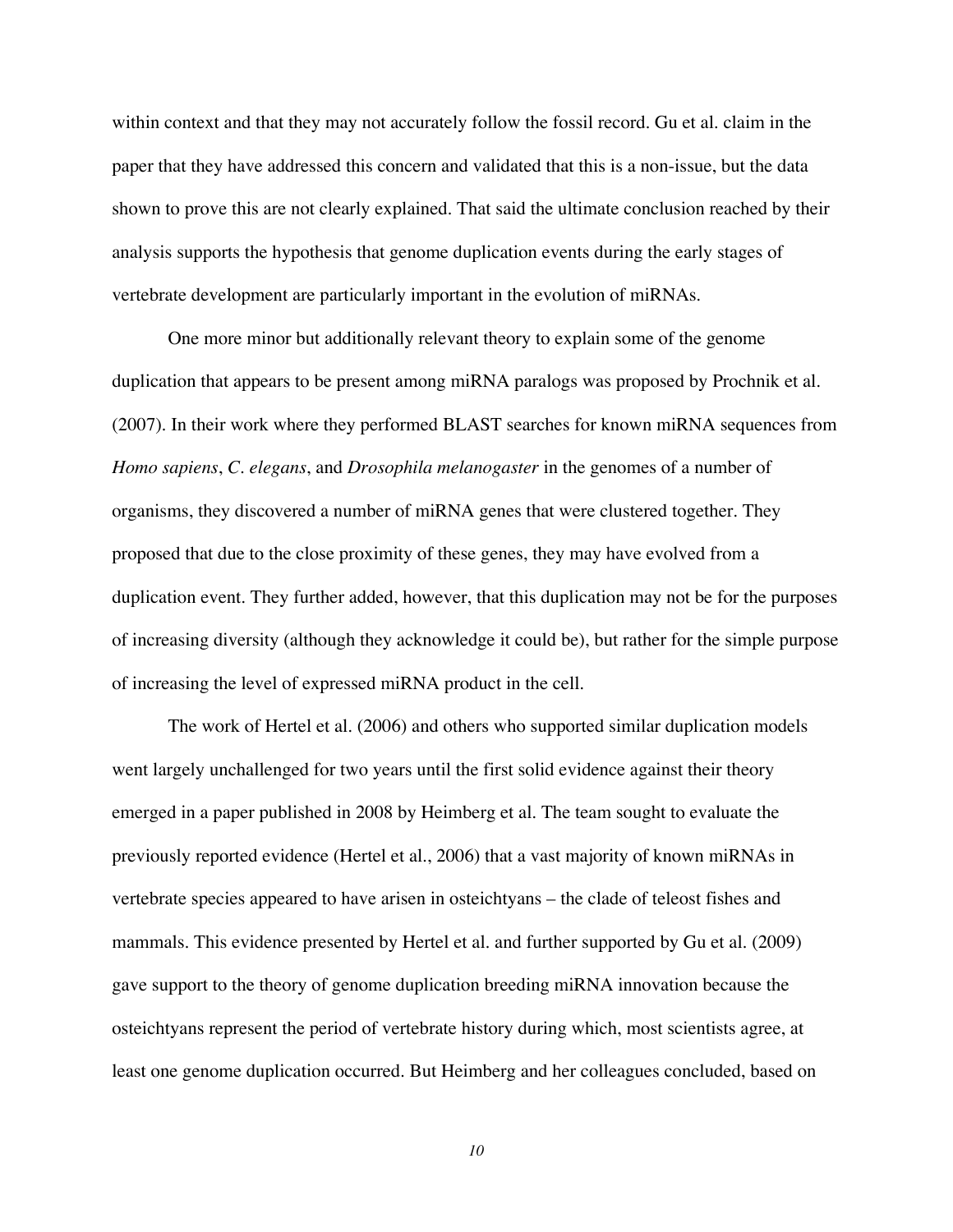research of the 129 chordate-specific miRNA families that these miRNA families evolved at the base of the Vertebrata, not during the osteichtyans.

Similar to the work of other groups, Heimberg et al. employed a dual analysis approach, performing both genomic searches by the BLAST method as well as Northern blot analyses of total RNA preparations. The phylogenetic relationships derived from these analyses were consistent with those produced by other groups; however, the molecular dating of the innovation of the novel miRNA families revealed a shift in the major radiation of miRNA families to an older time, specifically the Vertebrate branch, the branch immediately following the split of invertebrates from vertebrates. This initial data additionally supports the three conclusions of Sempere et al. (2006) concerning the conservation of mature miRNA sequences. Heimberg et al. had a brilliant idea, however, whose results appear to be inconsistent with the theory of genome duplication to explain miRNA innovation. Instead of considering purely the raw number of newly evolved miRNA families within a branch of the phylogenetic tree, as Hertel et al. had done, Heimberg et al. calculated the rate of miRNA acquisition measured in families per million years. When these new data were considered, the rate of miRNA acquisition in the eutherian branch was "not significantly higher" than during other times of rapid vertebrate evolution. Thus Heimberg et al. concluded that there is no clear indication of a spike in miRNA innovation that could be attributed to any large-scale genome duplication event, only a consistent, steady rate of innovation. The relatively small (approximately 3-10 fold) increase in miRNA acquisition rate for the early vertebrates indicates, according to Heimberg and colleagues, that there was one genome duplication event that occurred, but this event can only account for increased diversity among miRNA families that already existed by increasing the number of miRNA paralogs.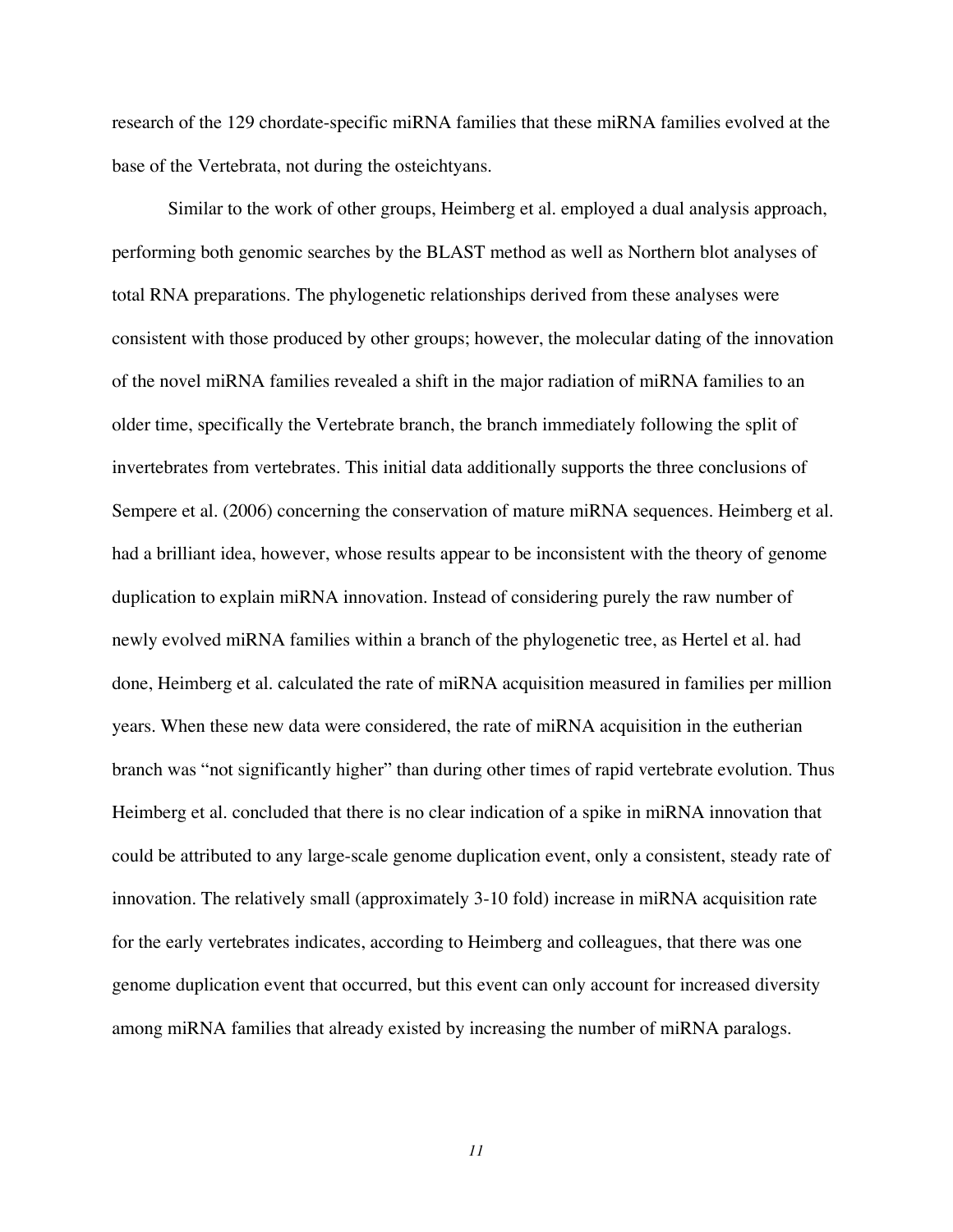Instead, argues Heimberg et al., the acquisition of novel miRNA families as seen at the base of the Vertebrata (what they term "miRNA disparity") can be attributed only to de novo innovation.

Further evidence in support of the de novo innovation theory was marshaled by Wheeler et al. (2009) when the team performed a large-scale study of the miRNA complements of 18 animal species. It was the largest, most comprehensive study of miRNAs to date, with the motivation for this research given as a desire to confirm that the trends described in the model systems that had been studied previously – including *Drosophila melanogaster*, *C. elegans*, and *Mus musculus* – held true across a broader range of species. Using a combination of 454 sequencing – a form of high-throughput DNA and RNA sequencing developed by 454 Life Sciences in Branford, CT – and genomic database searches, Wheeler et al. found that the evolutionary trends developed from data gathered during the study of the model systems by many previous researchers generally holds true for all miRNA families and taxa explored. This finding further confirms the already agreed upon conclusions developed by Sempere et al. (2006) that miRNA families are continuously added to the genome, experience only rare substitutions to the mature sequence, and are rarely lost secondarily. To additionally confirm these results, they calculated a substitution rate for miRNA mutations across all 14 taxa analyzed and found it to be only 3.5%. For comparison, they also calculated the rate for mutation for 18S rDNA, a gene integral to the functioning of ribosomes in eukaryotic cells, and therefore known to be one of the least mutation-prone genes across evolutionary history. For 18S rDNA, Wheeler et al. concluded that there was a 7.3% substitution rate, therefore arguing that miRNAs evolve more than twice as slowly as one of the most conserved genes in the entire genome.

Wheeler et al.'s research, however, reveals a number of new methods by which de novo innovation of miRNAs occurs, in turn adding further support to the initial work by Heimberg et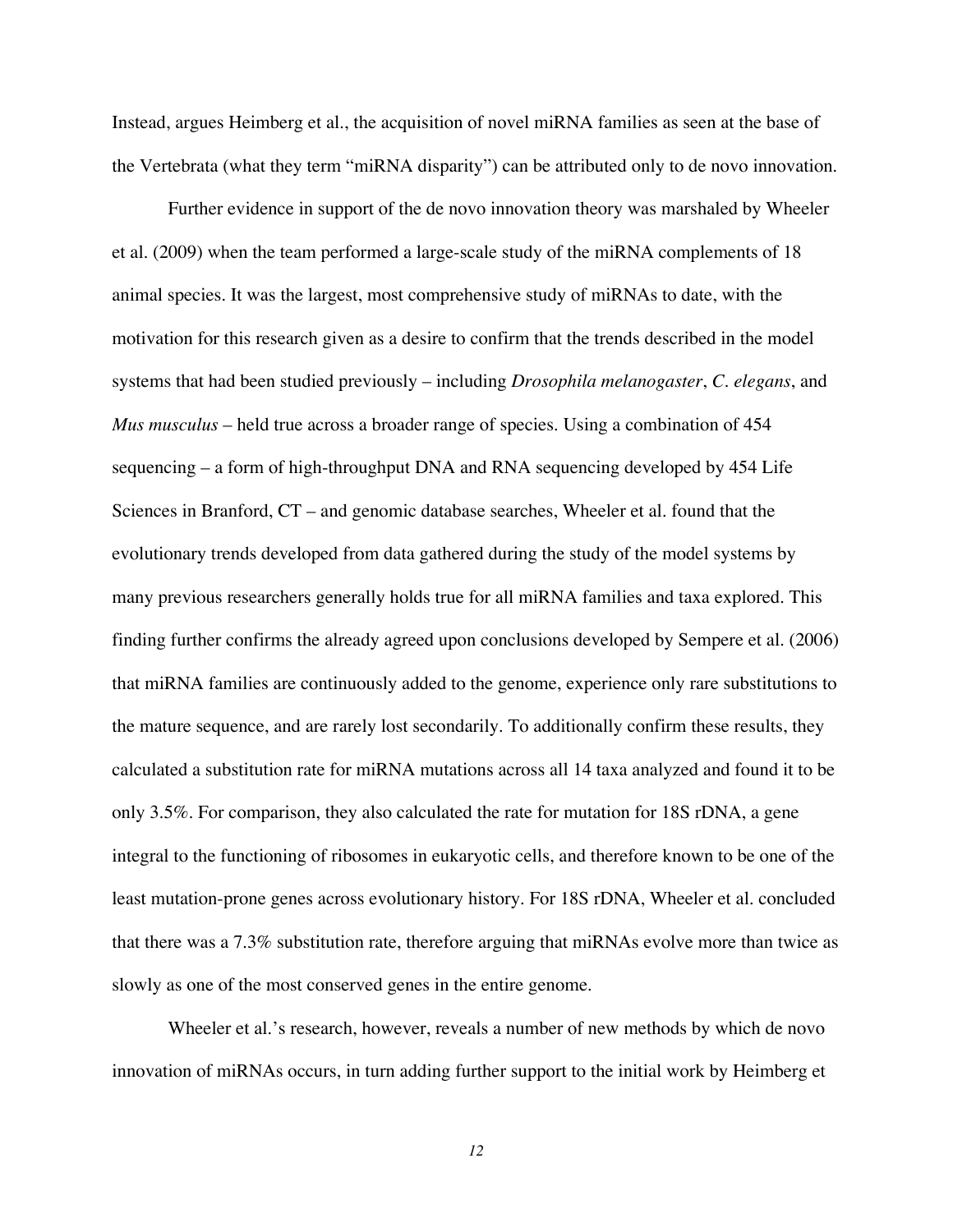al. (2008). The first method, as originally identified and reported by Okamura et al. (2008), is the star sequence – a rarer partner miRNA of the mature sequence. During the processing the of the pre-miRNA by Dicer, each half of the hairpin structure is processed separately, and at equilibrium, the proportions of each strand are not equal. The strand in greater number is the regular miRNA and the rarer partner strand the miRNA\*, also known as the star sequence of the miRNA. These miRNA\* are not perfect complements to the miRNA and thus can sometimes bind to the miRNA in regulatory complexes. Star sequences had been identified prior to the work by Okamura et al.; however, it was previously believed that they represented on average 15% or less of the total miRNA / miRNA\* products and therefore were not relevant to regulatory processes. Okamura et al. showed that in many cases the proportion of star sequences could reach as high as 40% and described the importance of the star sequence in increasing the complexity of gene regulatory networks – by adding an additional level of control of miRNA sequences and hence the target mRNA sequences as well – and in controlling the evolution of miRNA and mRNA.

Here, Wheeler et al. confirms these observations and notes that the star sequences are expressed highly for many more miRNAs than originally identified. Secondly, the team identifies a new process by which the first few nucleotides at the 5' end of the mature miRNA product can be shifted so as to produce a new seed sequence (positions 2-8) of the miRNA transcript. They coined this "seed shifting" to describe this process that they conclude is "phylogenetically conserved and evolutionarily derived." The miRNA produced following a seed shift presumably targets new and different mRNA transcripts than before, although the majority of the sequence is conserved. The final new process discovered by Wheeler and colleagues was 5' end editing, occurring posttranscriptionally. Under this process, the mature miRNA product is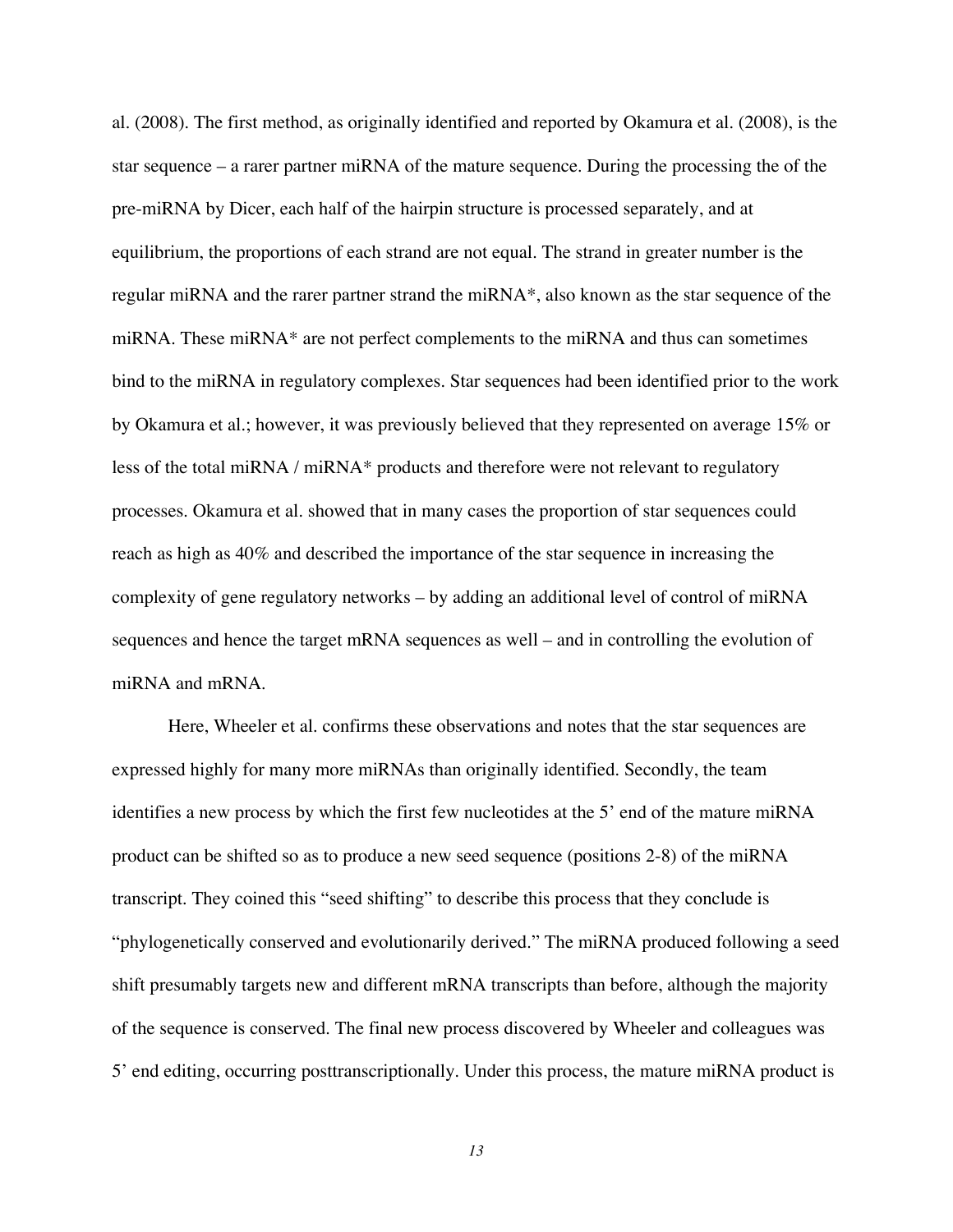edited after being transcribed, typically by the insertion of a single nucleotide in between the first and second positions in the seed sequence. This gives rise to at minimum two potential mature miRNA products from a single locus (the original product and the edited version). When these three potential innovation methods are considered together, a single miRNA gene can produce multiple different transcripts, as seen in one example observed by Wheeler et al. where species from two echinoderm taxa each expressed a star sequence in conjunction with a 5' end editing process, thereby expressing four different transcripts from one miR-200 gene, each with the potential to regulate a different mRNA transcript. This evidence lends very strong support to the de novo innovation hypothesis by suggesting a number of new ways for de novo innovation to occur and thus can explain observed variances among paralogs that otherwise might be attributed to genome duplication events followed by mutations.

To this day, having considered the most current and relevant published research, it remains uncertain which of the two models of miRNA innovation fits best. There is strong evidence to support both sides of the debate as illustrated throughout this section. However, many of the researchers point to the strong potential for a dual-process evolutionary model, combining one major genome duplication event with de novo innovation to develop the remaining majority of miRNA genes. While we await further research to either confirm or deny this hypothesis, it appears that perhaps this is the most accurate representation of miRNA innovation throughout evolutionary history.

## *The Evolution of Morphological Complexity*

While the debate over the de novo model versus duplication model for the evolution of novel miRNAs remains heated and as yet unresolved, the discussion concerning the relation of miRNA to the evolution of morphological complexity has been decidedly more agreed upon.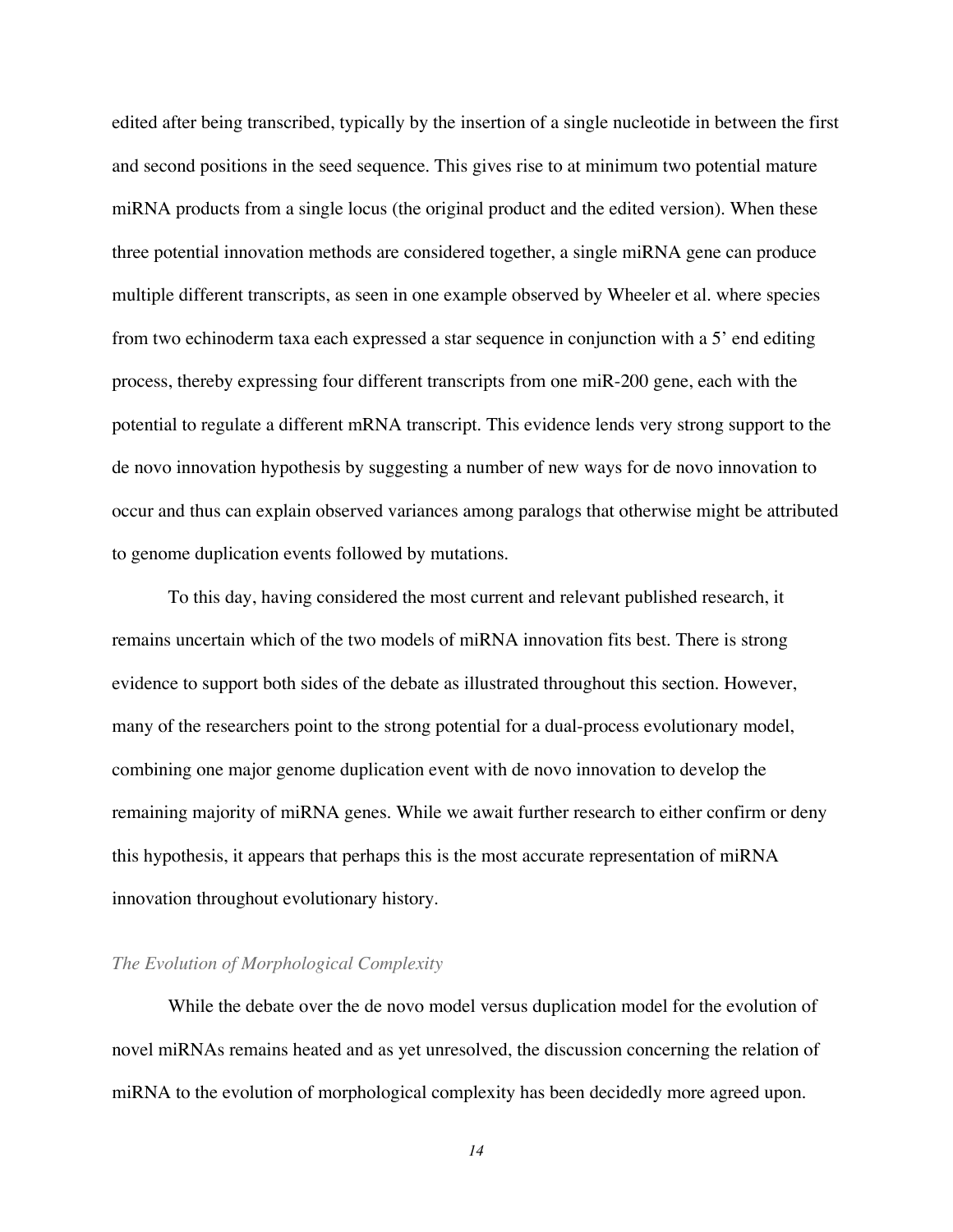Nearly every paper this author has read concerning this topic, including every paper mentioned within the section above, has concluded that miRNAs represent a logical and highly likely explanation for the continued innovation of morphological complexity throughout evolutionary history. However, most researchers acknowledge that the evidence given to support this conclusion is largely circumstantial, and that, while there is a large quantity of evidence spanning a number of different explanations to support it, we cannot yet conclude definitively that miRNA innovation is responsible for increased organismal complexity.

Perhaps the greatest evidence in support of this theory comes from the discovered importance of miRNAs in key roles in animal development. Many of the miRNAs identified so far are implicated in specific temporal regulation of gene products during the early animal development cycle, "particularly in the establishment, temporal control, and maintenance of cell, tissue, and organ-specific identity" (Prochnik et al., 2007). Others are involved in the regulation of basic cellular processes and gene products (Lee et al., 2007). Additionally, the loss of some miRNA function has been implicated in pancreatic cancer development (Morris, personal communication) as well as other cancers. It is important to note that there are a large number of discovered roles for miRNAs and that these roles can be both specialized or generalized. It has been estimated that as many as a third or more of the genes in a cell may be regulated by miRNAs (Lai, 2005). Together, these discoveries suggest an incredibly important role for miRNAs in the overall regulation of cells and therefore the organism. If we are to measure organism complexity by the number of different cell types (Valentine et al., 1993), it is evident that increased gene regulation by miRNAs increases complexity by enabling new cell types and therefore tissue and organ types to develop and be regulated.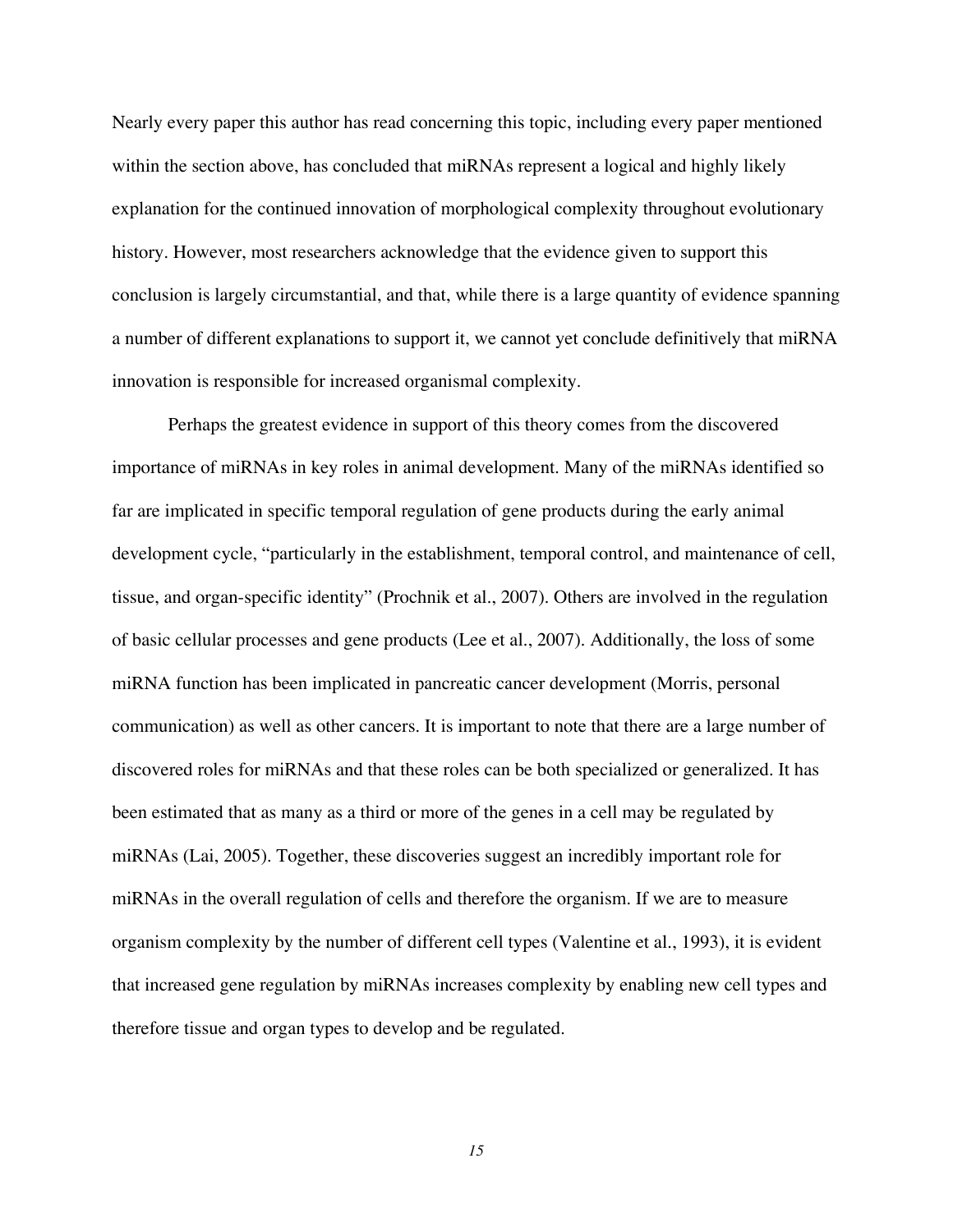As illustrated by many of the papers described in the previous section about miRNA innovation (Hertel et al., 2006; Heimberg et al., 2008; Wheeler et al., 2009), studies of the phylogenetic distribution of miRNA innovation showed that the novel miRNAs evolved in conjunction with the development of new taxa. Each subsequent taxa possessed nearly all, if not all, of the miRNAs present in the complement of its ancestor along with at least one new miRNA (see *Figure 1*). This idea was further supported by the original conclusions proposed by Sempere et al. (2006) concerning the high level of conservation of mature miRNA sequences and continued acquisition through time. If miRNAs did not play such integral roles in the regulation and proper functioning of cells this high level of conservation would not be expected. Furthermore, the high correlation between miRNA innovation and species evolution provides strong evidence for a causative relationship.



**Figure 1.** "Distribution of miRNAs across Deuterostomia. miRNAs discovered by genomic searches are indicated by a black dot. Those not found in the genome of the indicated taxon, but detected in a total RNA preparation, are indicated by gray circles. miRNAs not found in the genome and not detected by Northern analysis are indicated by white circles. miRNAs and taxa in bold were explored by Northern analysis." (Heimberg et al., 2008)

These two topics were deeply explored in research by Lee et al. (2007) who concluded that there is indeed a strong conservation of miRNA genes throughout evolutionary history and a strong correlation between miRNA innovation and evolutionary development. Using the example of the well-known *let-7* miRNA family, Lee et al. point out that the family has been highly conserved and implicated during crucial events in the development process for species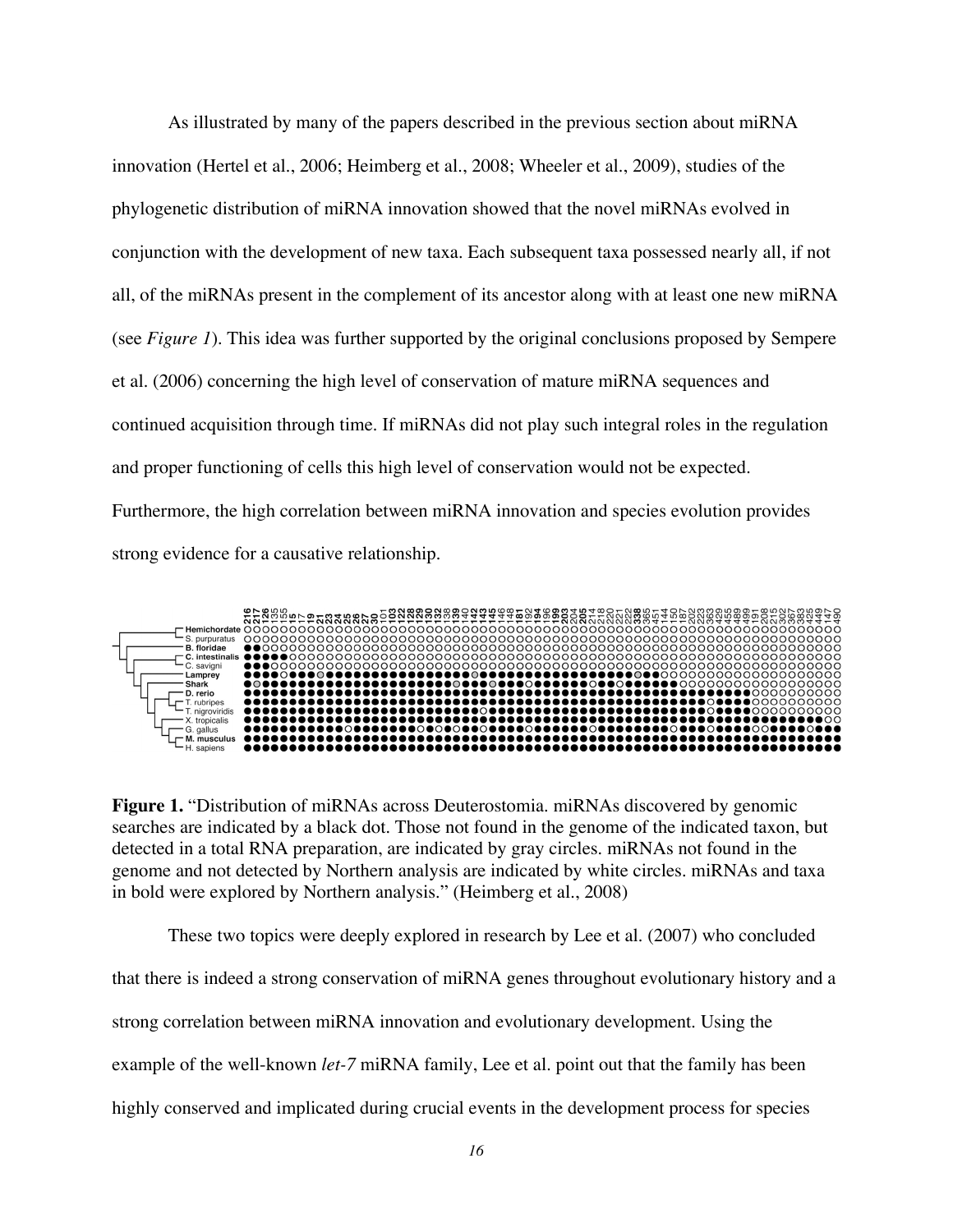across the entire metazoan kingdom. This, they argue, suggests that when new miRNA families arise and become so highly conserved, they drive species evolution. This point was also argued by Prochnik et al. (2007) who suggest that *let-*7 "provides a single data point linking miRNAs to the transition from early animals to the more complex triploblastic bilaterians." By this definition, they conclude, *let-7* indicates a clear example of miRNAs increasing in regulatory complexity and therefore leading to increasing morphological complexity; and other miRNA families behave the same way. Additionally, Lee and colleagues draw upon the idea first discussed by Valentine et al. (1993) which says that structural complexity can be measured in terms of the number of differentiated cell types. Under this definition they argue that miRNAs have enabled new cell types (as evidenced by their regulation of cell state and type) and therefore are responsible for increased complexity. Although fairly widely accepted already, Lee et al. also concludes that most of the genome expansion during evolutionary history was the result of the addition of new non-coding DNA rather than protein-coding DNA. Evidence for this is provided by the "C-value enigma" (first explained by Gregory, 2005) which examines the genome size variability among species and organisms within a specific species. Given this fact, it is logical to conclude that whatever genomic elements have caused species evolution must be among noncoding DNA, and this therefore fits with the theory that it is specifically miRNAs.

While these observations have all been discussed within the context of animals, much of the same has been observed in plants where miRNAs, although slightly different in terms of exact functioning from and much less numerous than animal miRNAs, still play key roles in regulating plant development. Some of the observed increased complexities that are controlled by miRNA regulation include leaf growth, flowering and the use of roots for liquid exchange. These events are all temporally controlled just like development within animals (Hunter 2008).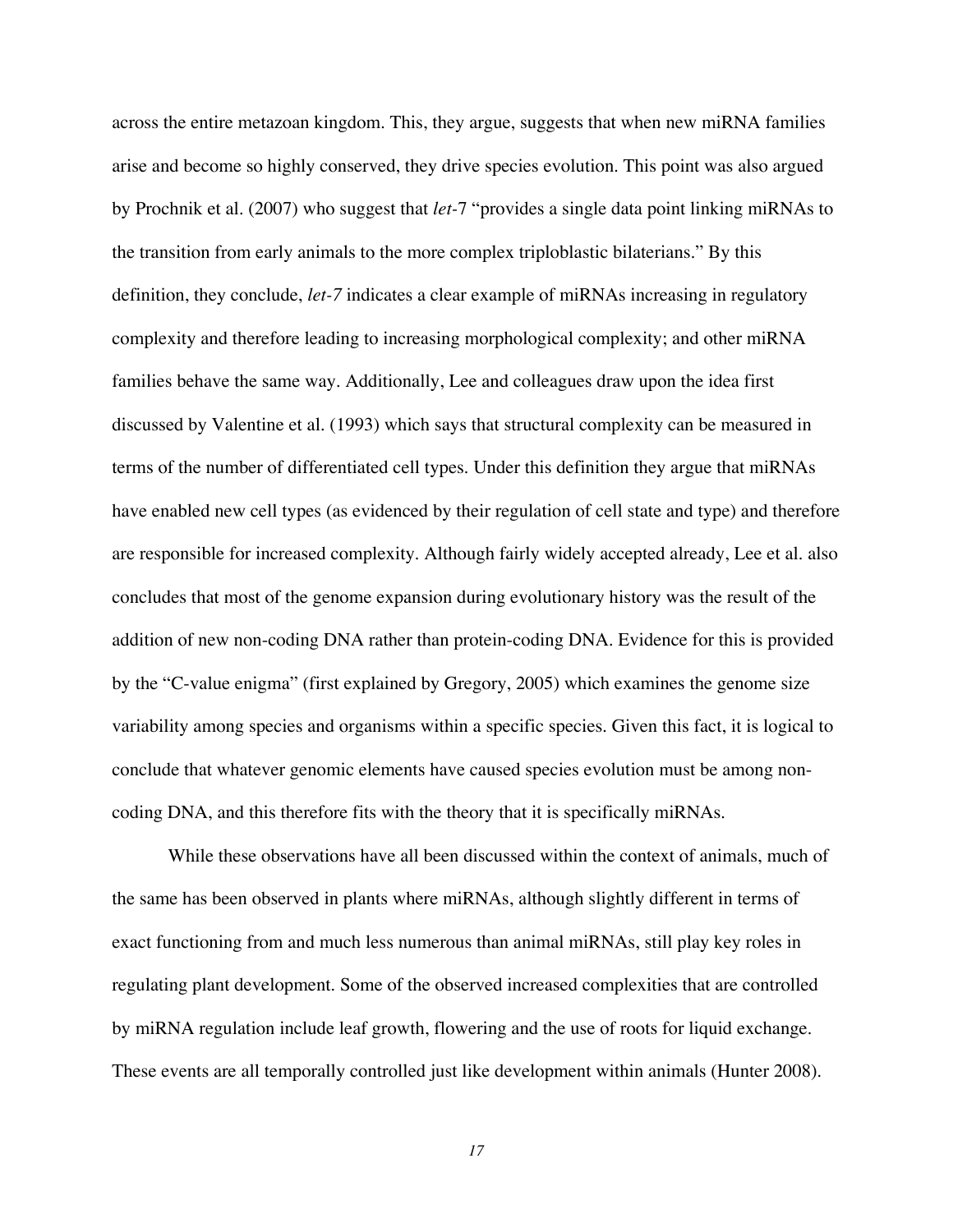Currently scientists are still unsure as to whether the miRNAs seen in algae, plants and animals derived from a common ancestral unicellular organism or rather evolved independently; however, the presence of miRNAs across all eukaryotic organisms – whether uni- or multicellular – further suggests that the development of novel miRNAs was particularly instrumental in the development of morphological complexity.

With all of this strong evidence in favor of miRNA induced organism evolution, there is bound to be at least some argument against this theory. While few (Gu et al., 2009) still argue that increases in the protein-coding gene repertoire could explain the observed increases in morphological complexity, some point to a different component of the gene regulatory network – the cis-regulatory genes – as a more likely causative factor in the evolution of complexity. As described by Hunter (2008), the issue with miRNAs as the chief driving factor of increased complexity is the paradox that most miRNAs are pleiotropic in nature and pleiotropic genes are inherently highly conserved, meaning that miRNAs could not undergo evolution easily without breaking their functions and therefore being selected against. This paradox could be explained, however, by methods described by Wheeler et al. (2009) such as star sequences and 5' end editing that enable the same genomic sequence to not be modified but produce multiple different products. Hunter argues that the cis-regulatory genes do not face this problem and could be a better fit for rapid evolution because there is one set of the genes for each organ or tissue type they regulate, allowing for experimentation with one set while not affecting the others. While the reasoning given by Hunter is plausible, each cis-regulatory element can only regulate the transcription of one gene, unlike miRNAs which can regulate up to 100 (Lee et al., 2007). This means that beneficial mutations to miRNAs or the de novo innovation of novel miRNA genes can potentially regulate many more gene products, and therefore much more easily effect large-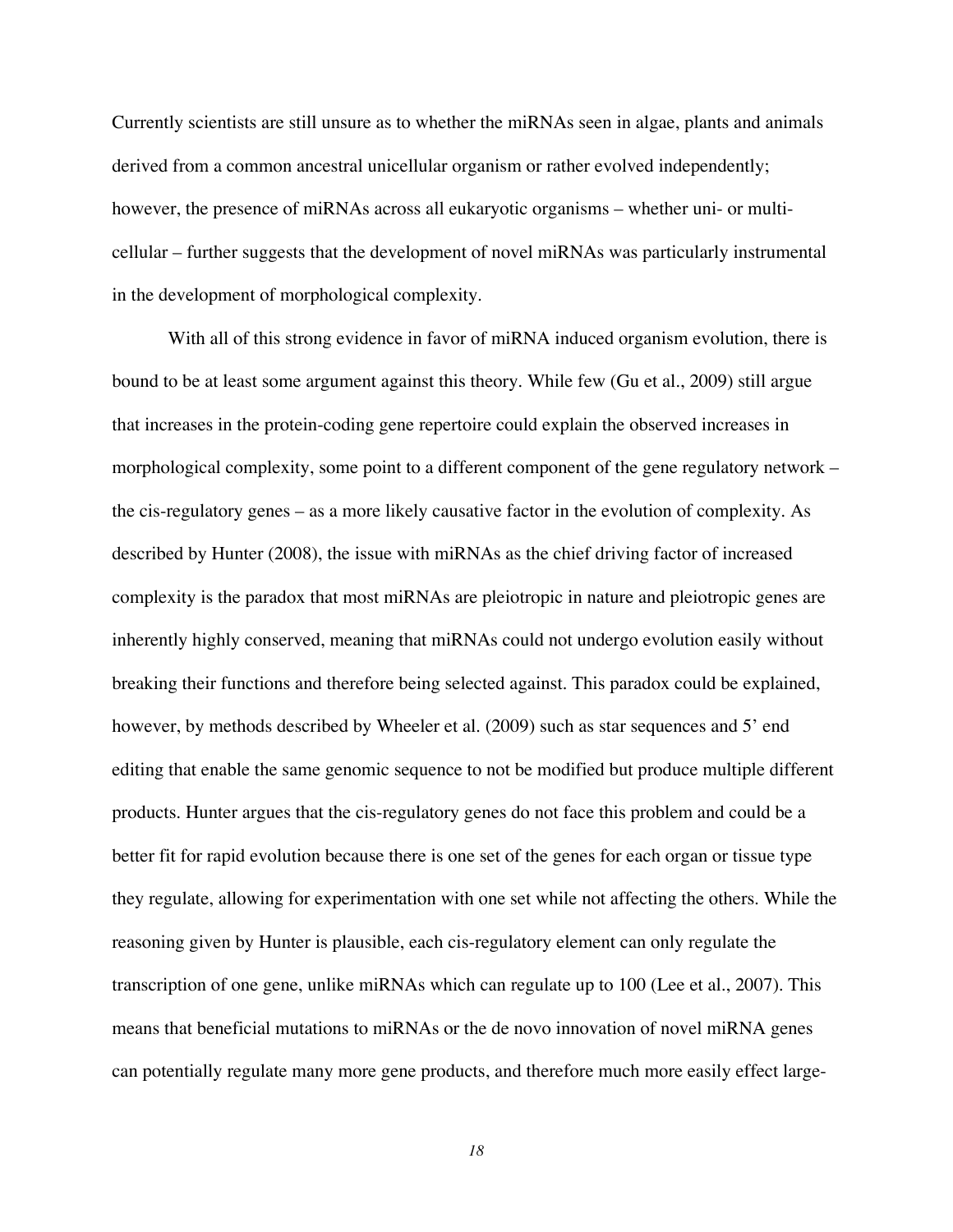scale changes. Ultimately, more researchers currently support miRNAs as the larger player in evolutionary history, but further research is necessary to show to what extent cis-regulatory elements influence the advent of morphological complexity.

#### *Concluding Remarks*

The research that has been published within the last five years, and particularly within the last three, regarding miRNA innovation and its potential correlation to the evolutionary history of organisms and their increasing complexity has revealed an extraordinarily large set of new data and theories. The most salient, and arguably important, conclusion from the heated debate states that miRNAs are indeed responsible for causing much of morphological complexity. But what of the more contested issue, that of what causes miRNA innovation? It seems that the best conclusion that can be drawn is that a single genome duplication event did occur and is responsible for some miRNA diversity, but that throughout evolutionary history novel miRNAs (the so-called miRNA disparity) have appeared as a result of de novo innovation, not genome or even local level duplication.

While further research is needed to confirm the hypothesis of miRNAs breeding morphological complexity, despite numerous solid examples of circumstantial evidence, if the theory holds, scientists will have a new way of looking at the tree of life and may find that taxa associations previously believed to be correct may no longer hold – as was already demonstrated with the placement of the acoelomates (Wheeler et al., 2009). Furthermore, it gives cause to a reevaluation of species relationships according to their miRNA complement instead of the protein-coding portion of the genome. In short, it challenges all that science had previously embraced regarding the importance of protein-coding genes in evolutionary history, dating back nearly 40 years to the work of Ohno.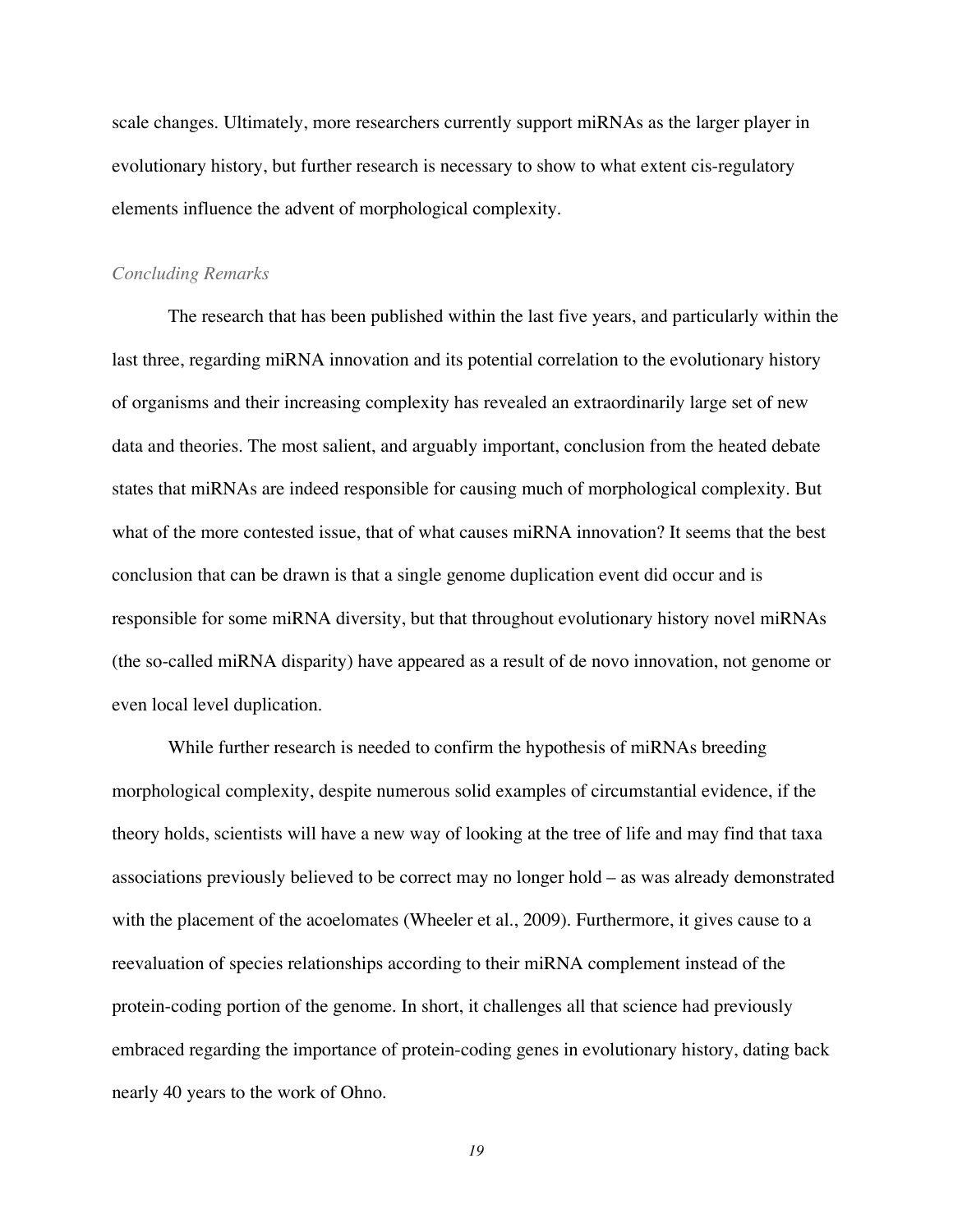As biologists press forward with research on miRNAs, they are bound to discover new and potentially exciting functions of these tiny gene regulators. And with evidence of de novo innovation in conjunction with the connection to the evolution of complexity, this research is poised to make significant breakthroughs in understanding the past, present, and potential future of life on planet earth.

#### *Literature Cited*

- Gregory, T. 2005. The C-value enigma in plants and animals: a review of parallels and an appeal for partnership. *Ann Bot (Lond)* 95, 133–146.
- Gu X, Su Z, Huang Y. 2009. Simultaneous expansions of microRNAs and protein-coding genes by gene/genome duplications in early vertebrates. *J. Exp. Zool. (Mol. Dev. Evol.)* 312B.
- Gu X, Wang Y, Gu J. *Nature Genet*. 31, 205-209.
- Heimberg A, Sempere L, Moy V, Donoghue P, Peterson K. 2008. MicroRNAs and the advent of vertebrate morphological complexity. *Proc. Natl. Acad. Sci. USA* 105, 2946-2950*.*

Hertel J et al. 2006. The expansion of the metazoan microRNA repertoire. *BMC Genomics* 7:25.

Huang Y, Gu X. 2007. A bootstrap based analysis pipeline for efficient classification of phylogenetically related animal miRNAs. *BMC Genomics* 8:66.

Hunter P. 2008. The great leap forward. *Euro. Mol. Bio. Org.* 9:7, 608-611.

- Lai E. 2005. miRNAs: Whys and Wherefores of miRNA-Mediated Regulation. *Curr. Bio.* 15:12, 458-460.
- Lee C, Risom T, Strauss W. 2007. Evolutionary Conservation of MicroRNA Regulatory Circuits: An Examination of MicroRNA Gene Complexity and Conserved MicroRNA-Target Interactions through Metazoan Phylogeny. *DNA & Cell Bio.* 26:4, 209-218.

McLysaght A, Hokamp K, Wolfe KH. *Nature Genet*. 31, 200-204.

McShea, D. *Evolution* 50:2, 477-492.

Ohno S. 1970. *Evolution by Gene Duplication*. Heidelberg, Germany: Springer.